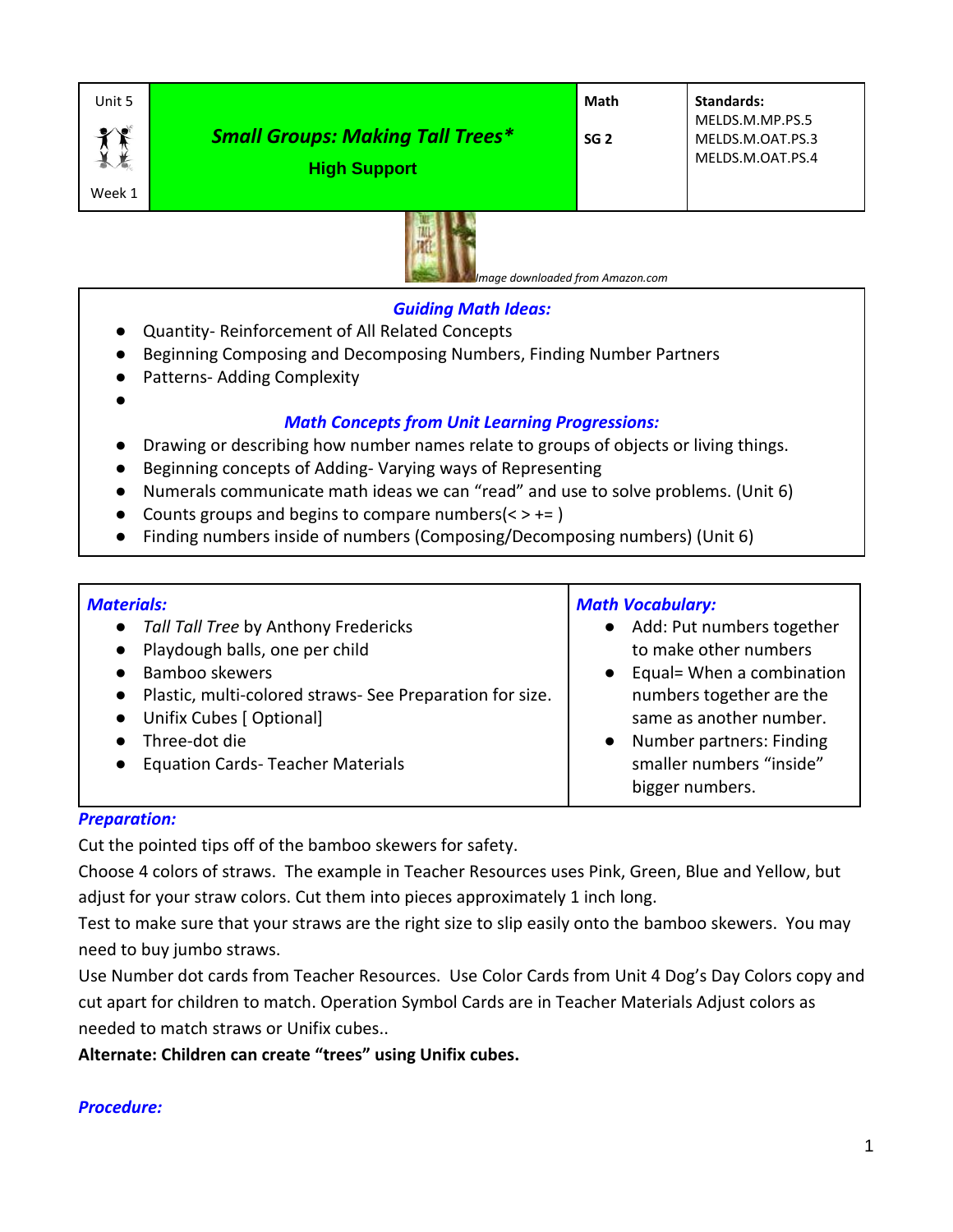Children will be creating small forests of tall trees, making different "trees" by placing the straw pieces on the skewers. They will be experimenting with the number 5 using different combination of numbers that will equal 5.

Place *Tall Tall Tree* book and all materials on the table.

*We are going to make some Tall Trees today.*

Give each child a ball of playdough. This is the base for their forest.

*We are pretending that this playdough is the forest floor. Spread out or flatten your playdough to make a forest floor.*

*Here are some "trees"- Count out 5 trees.* Children can also count to five using their fingers, or other counting methods

Invite them to put 5 skewers in their playdough.

*We are going to build up our trees by playing a game with dice and straws. When you roll a number, you can put that number of straw pieces on your "tree". When you get to five straw pieces, your tree is done and you can start another tree. If a tree is "full" of 5 straw pieces, just start another tree. You can choose any color of straw [ or unifix cube] that you want.*

*Remember 5 is the most number of pieces you can have on your tree! Let's Roll!*

As children work, "read" the number combinations of their trees together and try to recreate the pattern of color and number*.*

*I see that you have 1 blue, 2 yellow and 2 pink.*

**For additional challenge**, after children have filled their trees, introduce the equation cards. Show them to children and demonstrate.

*Let's change our game a little bit. Here are some cards with numbers on them. Try to make your trees match the number cards, called equations.*

Let's be sure we know what these signs mean: (Children give ideas)

*+*

*This sign means to add things together*

*=*

*This sign means that two groups of numbers are the same.*

Children draw an equation card and experiment with different combinations of colors and numbers. This is only our 2<sup>nd</sup> formal math activity that uses equation cards (The first was in our Color Mixing activity in Unit 4), although children have probably been counting on their fingers or using manipulatives to do simple addition. Accept all work, describing what children are doing and noting those children who are beginning to use the operations of addition and the idea of equivalencies. Some children will begin creating accurate equations. Others may randomly place the pieces on the skewers. Support all learners by describing their work and talking about "finding" numbers inside of other numbers. This may be confusing for some, and yet others may have already been doing addition, and perhaps subtraction for many weeks. Equivalences and equations will be integral to Unit 6.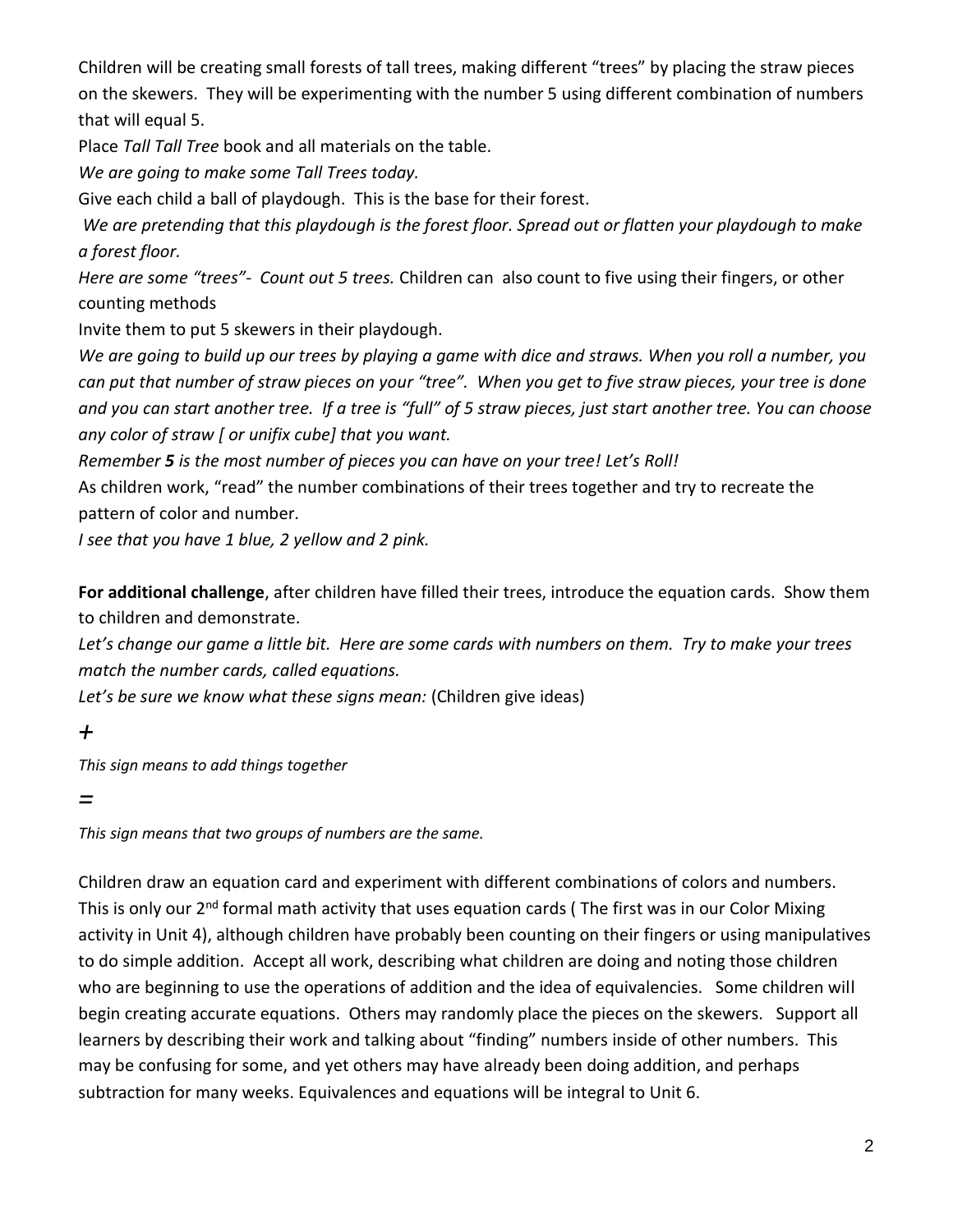Remove straws and skewers, store playdough in airtight container and place the items in a center for children to use during the Unit.

## *Strategies to Provoke Math Thinking:*

- Number operations up to 5: Limiting equations to the number 5 gives children beginning understandings of how numbers are made up of other numbers (with some exceptions). Remember that many preschool children are not yet ready to manipulate groups of numbers and attach meaning to equations. Introducing the idea of operations and equivalences and helping children become familiar with the  $+$  ,  $-$  and  $=$  signs without an expectation of mastery is appropriate.
- Visualizing math: It is crucial for young children to manipulate objects before they can begin to "do math in their heads". Encourage experimentation of all different types of number combinations, either during center time or with an additional small group during Week 5 or in Unit 6.

### *Adaptations for Additional Challenge:*

- Open up this activity for equations up to 10, if children show interest. Have children create their own equation cards and taller trees.
- Matching Equation Trees: Pair up children to play a more complex game. They can decide ahead of time how tall (how many units) they want their trees to be [ Example: 7]. Place a box or other barrier between children who sit on opposite sides of a table. One child rolls the die and begins to create a tree and calls out the color and number for her/his tree. The other child matches this equation with her/his straws. If they roll a number that will make their tree taller than 7 straws, they have to pass the dice. The first one to complete her/his tree wins and they start over.
- See Provocation below for a method for measuring the height of tall things.

### *Documentation:*

- Take pictures of the different combinations of "trees" and share them in family conferences to document children's growing understanding of number and beginning addition.
- Take notes to help in planning more activities that feature operations and equivalencies. Children **must** master the idea of quantity before equations become meaningful. Continue to provide multiple opportunities for them to gain genuine understandings of quantity. If activities that include equations are frustrating or produce rote answers without understanding, focus on the key concepts of counting. Document these concepts as they build on one another (See Rational Counting Steps). The other concepts will come. You are providing an excellent foundation for Kindergarten.

### *Provocation:*

Measuring trees: Take measuring tapes outside and measure the circumference of trees. Then brainstorm about how we could measure the height of tall trees. Compare the children's height to the height of a tree and mark with tape or other non-damaging materials.

*Tall Tall Trees* resources on line describe how to measure tall things using a yardstick. Experiment with this method and see if you can estimate the height of your playground trees (or any structure that is taller than we are). See

*[https://dawnpub.com/activities/TALL\\_HIGHER-AND-HIGHER2.pdf](https://dawnpub.com/activities/TALL_HIGHER-AND-HIGHER2.pdf)*